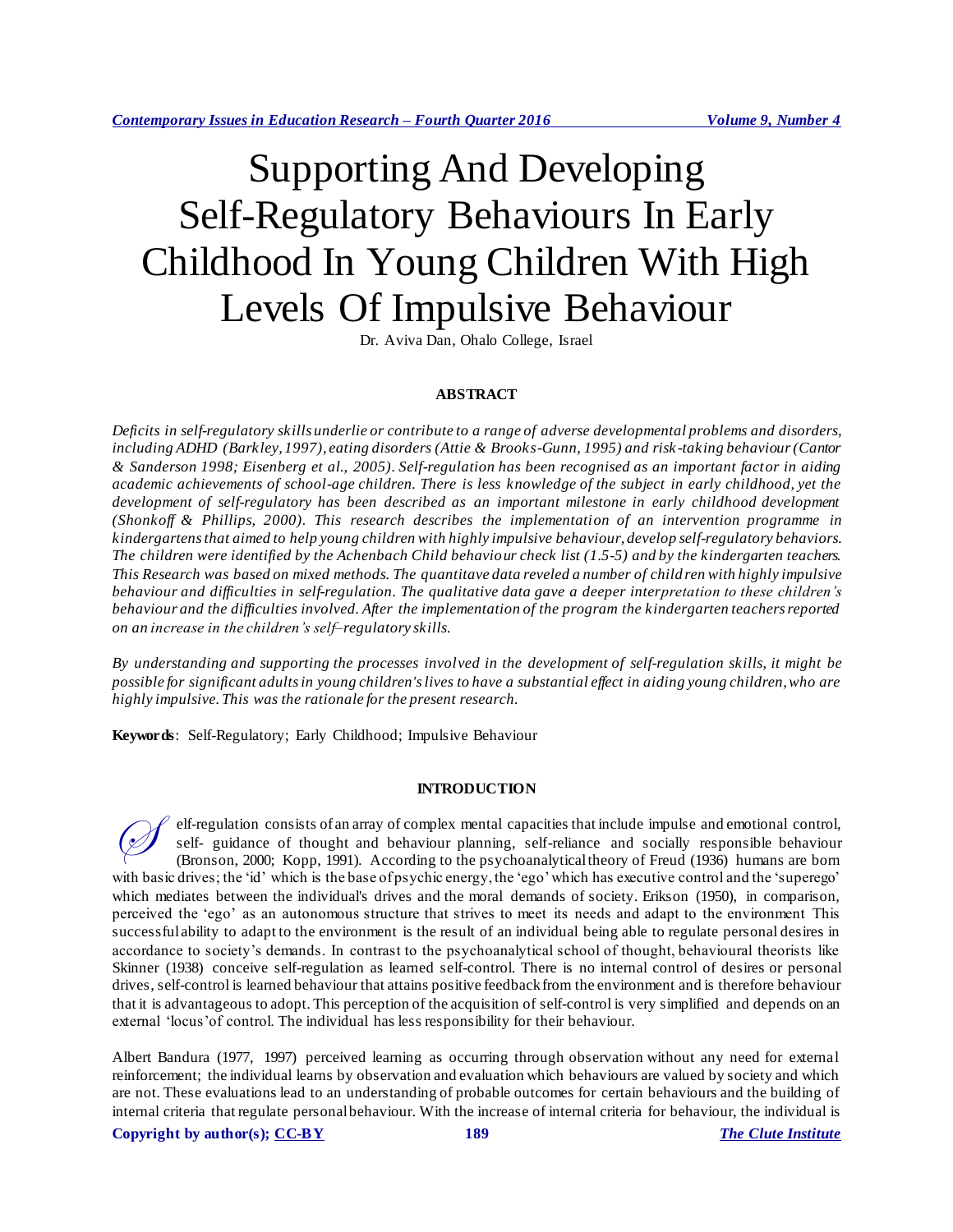less dependent on external rewards or negative reactions. Thus, the development of self-regulation is an internal differentiated graduated process, dependent on the interaction between the individual's observation and society. For a child to successfully take part in society, he needs to have a combination of internal natural abilities and also needs the assistance of significant adults in their life who should provide efficient mediation and reflection to the child about their behaviour.

Like Bandura, Vygotsky (1962) saw the development of self-control as an integrative process between the individual and society. According to his perception, the desire for self-control is innate, and the socio-cultural environment plays an important role in the outset of self-regulatory behaviours. Vygotsky believed that the interactions that assist in the development of self-regulating behaviour involved active 'scaffolding' by significant adults or peers. The act of 'scaffolding' involved modelling strategies, questions and other supporting behaviour that allow the child to build independent self-regulated behaviour. This support has to occur in the 'Zone of Proximal Development' (ZPD), a virtual area that exists between a child's present abilities and what a child can achieve with support; this area represents the child's ability to learn (Vygotsky, 1962).

Vygotsky asserted that language was the main cultural tool for enhancement of self-regulatory behaviours, language being the prime means of thought and voluntary self-regulation. The development of language occurs in stages, the first stage consists of developing language skills for communication and self-expression, at a later stage language becomes an internalised tool for regulating thoughts and actions. Vygotsky and Piaget observed Egocentric or 'private' speech in young children. Private speech is an on-going monologue that accompanies activities, at a later stage; it precedes or assists activities and by the age of six years it becomes internalised and part of internal thought processes and behaviour regulation. Vygotsky was also aware of the effect of culture on the development of higher levels of thought and self-regulatory behaviour. Each culture has a specific language, ways of solving problems and views on self- regulatory appropriate behaviour (Bronson, 2000). Vygotskian theory acknowledges the basic desire of individuals to take part in community life and be part of society. For this desire to be fulfilled the individual needs to be able to mediate between external and internal processes. According to Vygotsky, this is a social and cognitive development process that occurs in stages and the environment can assist in guidance or 'scaffolding' (Vygotsky, 1986).

In contrast, to Vygotsky, Piaget (1985) believed that human development occurs as a result of two complementary processes, 'accommodation' and 'adaptation'. The young child actively interacts with the physical environment and as such receives information through sensory channels. If the information received is inconsistent with present existing information, then the experience causes a state of mental disequilibrium. If the incoming information is similar to existing mental structures, then there is a state of equilibrium. In a state of disequilibrium, a natural mechanism of accommodation will occur to adapt and change the existing 'schemes' (Ibid.). Piaget's universal theory indicates that development occurs in stages according to natural growth. The direction of development is towards increasingly stable mental structures and processes that are adaptive to reality. Decisions and behaviour are governed by cognitive capacities and self-regulatory behaviour increases as a result of cognitive development. Self- regulating behaviour develops out of a combination of personal experiences, observations and processes of adaptation to reach the ideal state of equilibrium with society. Piaget's theory does not address the interactive relationship between individual and society or the emotional factors involved in such a process.

Each of the various psychological theories has addressed the development of self-regulating behaviour from their particular perspective. The ability to control actions and behaviour are of utmost importance to enable an individual to integrate successfully into society. The motivation to want to take control of one's actions and behaviour is affected by biological factors such as temperament, the maturity of certain brain structures and environmental factors, such as culture.

### **Development of Self-Regulation at an Early Age**

Rothbart and others define self-regulation as the child's ability to modulate behaviour according to the cognitive, emotional, and social demands of a particular situation (Posner & Rothbart, 2000). The immediate responses of the infant are a result of reactions to sensory stimuli of different qualities and intensities. This reactivity is thought to be present from birth and reflects a relatively stable characteristic of the infant (Rothbart, Derryberry & Hershey, 2000 ). Regulatory processes begin to develop prenatally and evolve into more sophisticated and self-initiated processes over

**Copyright by author(s); [CC-BY](http://creativecommons.org/licenses/by/3.0/) 190** *[The Clute Institute](http://www.cluteinstitute.com/)*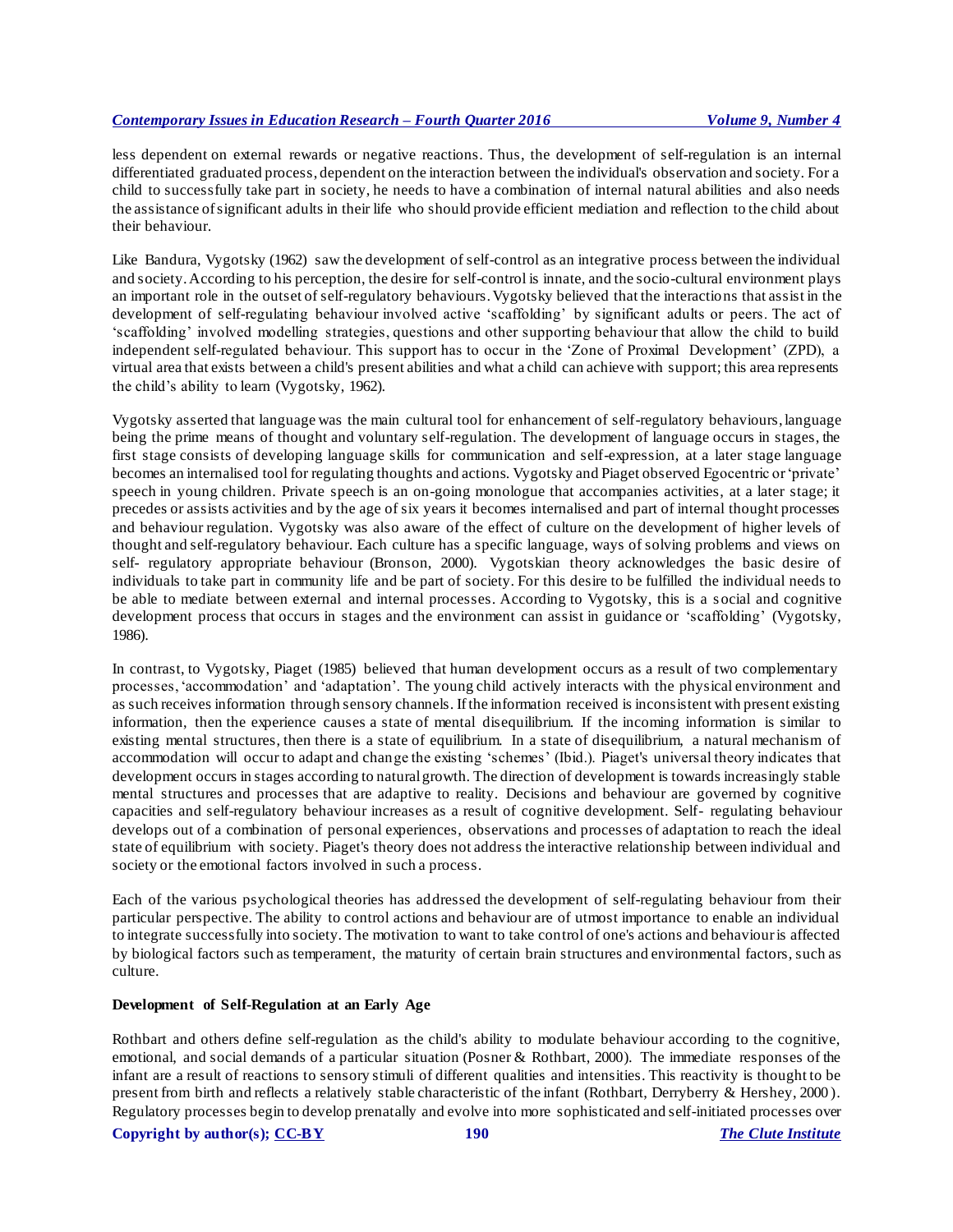the course of development from toddler to preschool and into school age (Posner & Rothbart, 2000; Rothbart & Jones,1998).

### **Self- Regulation and Maturity of Brain Structures**

Research on brain activity has increased dramatically, the knowledge shows that certain areas of the brain structure that are responsible for self-regulatory abilities. The frontal lobes of the brain support a variety of self-regulatory or executive functions which include the ability to inhibit the behavioural response, control distractions, regulate emotions, hold and analyse information in working memory, generate and manage internal motivation, plan and sequence activities (Bronson, 2000).

Research shows qualitative differences between younger and older children in their capacity to engage in more organised and effective cognitive processing as they grow older. Younger children possess fewer 'executive control structures', which are responsible for attention spans and self-regulatory behaviours (Case, 1992). With the increase in age the process becomes more sophisticated as the brain matures, and by the age of six or s even, children begin to develop meta-cognitive skills that allow them to understand and monitor their cognitive processes (Brown, 1978; Brown & De Loache, 1978; Flavell, 1978). Children of this age gain better control of attention and memory. They learn to use feedback and actively attempt to modify their behaviour, although according to Kopp (1982), the ability to develop self-regulatory functions is present from birth.

Kopp (1982) describes the developmental process from control of arousal and sensory fu nctions in the early months of life to an increased ability to comply with external demands at the end of the first year and then the beginning of the ability to control internal impulses in the second year (Kopp, 1982). Self-regulating is present from the early stages, in the first few months of life.At this stage, the neurophysiological systems help protect the newly born child from extensive stimuli.

Babies can minimise the extent of arousal by turning their gaze away or shutting their eyes when they feel overaroused, or by engaging in self-calming methods such as sucking on a pacifier. When a young baby is able to differentiate between day and night in their sleeping patterns and enter into a regular feeding schedule, they enter the next stage. Small babies can use other strategies of self-regulation such as diverting attention. Johnson and Rothbart (1991) described the behaviour of infants, 3-6 months old, who were distressed because of excessive auditory or visual stimuli. These young infants learned to divert their attention to alternative stimuli that were less excessive, and as such reduce the symptoms of stress. By the age of 9-12 months, a young baby can consciously engage in actions that are focused on specific targets, like reaching out to place a pacifier in its mouth to self-regulate.

By the end of the first year, babies can act on simple orders (Kopp, 1982). During the second year, toddlers develop their ability to feel more complicated feelings, such as pride and shame, which are signs of s elf-awareness (Sroufe, 1996; Lewis, Alessandri & Sullivan, 1992). More advanced motor and cognitive abilities enable them to control their behaviour and allow them to be receptive to outside demands for self-control. There is still difficulty in delaying s elfgratification and in initiating self-regulation strategies, and in times of stress or emotional arousal, the young toddler will exhibit frustration by crying or throwing themselves on the floor in anger, screaming and kicking. By kindergarten age, 3-6 years, there is an increased ability in cognitive strategies, such as language, to control impulses and emotions, and more awareness of social standards. Children of this age group can also monitor their behaviour according to external demands (Flavell, Miller & Miller, 2002).

As already noted, the concept of 'mutual regulation' refers to the ability of each partner to recognise and understand the emotional and affective expressions and signals of the other and to support the interaction in a way that will effectively allow the interactions to continue. The characteristics of each partner in this dialogue will influence the quality of the interpersonal interactions; this is also true of the partners' temperamental traits. Following the classical longitudinal studies on the subject of 'temperament' by Thomas, Chess and Birch (1968) temperament has been assessed and studied in a variety of ways. The assumption being temperamental traits, which are genetically based, determine the characteristic patterns of responding to the environment and also help to regulate inner sensations and the formation of patterns of interpersonal relationships (Klien & Yablon, 2008). Temperamental characteristics affect the individuals' ability for self-regulation Rothbart (1981).

### **Copyright by author(s); [CC-BY](http://creativecommons.org/licenses/by/3.0/) 191** *[The Clute Institute](http://www.cluteinstitute.com/)*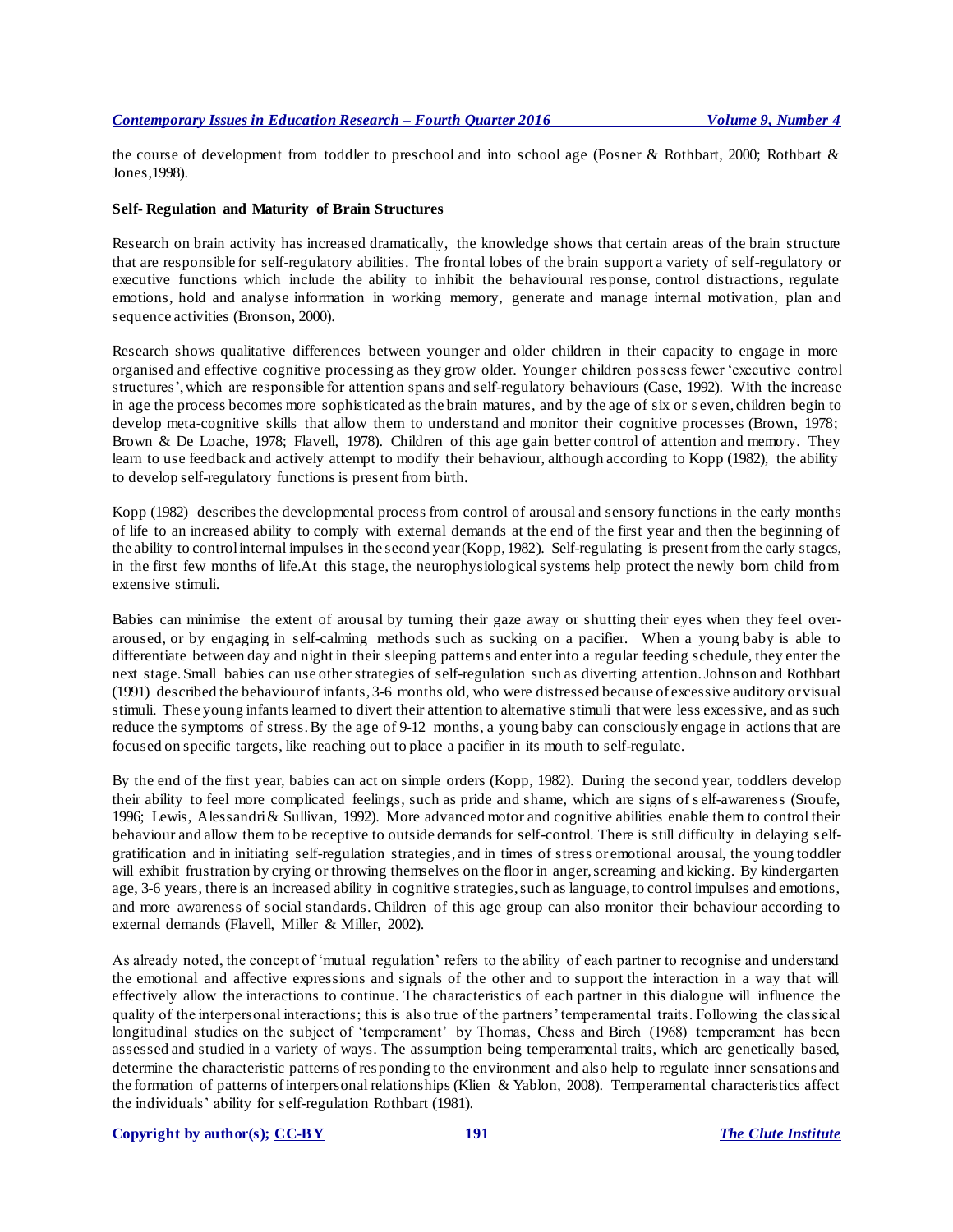Most of a child's self- regulatory development is due to the child's increased ability to control attentional processes, as well as motor behaviour (Fox et al., 2001; Kochanska, Coy & Murry, 2001; Rumemff & Rothbart, 1996). A key concept in Rothbart's and Ruff's theory (1996) is the idea of effortful control, a group of self-regulatory behaviours that develops with the maturation of attentional abilities. Effortful control begins to emerge at the end of the first year of life, its development continues, at least through preschool years. During the years self-regulatory behaviour becomes more voluntary and systematic which enables the child to fit into society.

The effects of regulatory processes on development processes have become a popular subject for res earch. One theoretical perspective looks to the child-caregiver relationship as the primary context in which children learn to relegate their emotions: research relating to face-to-face interactions between mothers and infants focused on the mutual regulation within the dyad as an important factor in the infants' emotional development (Gianino & Tronick, 1988; Tronick, 1989).

Deficits in self-regulatory skills underlie or contribute to a range of adverse developmental problems and disorders, including ADHD (Barkley, 1997), eating disorders (Attie & Brooks-Gunn, 1995) and risk-taking behaviour (Cantor & Sanderson 1998; Eisenberg et al., 2005). Self-regulation has been recognised as an important factor in aiding academic achievements of school-age children, less has been written about the subject in early childhood, yet the development of self-regulation has been described as an important milestone in early childhood (Shonkoff & Phillips , 2000).

The executive functions of the brain play a significant role in self-regulatory behaviours including 'effortful control', meaning the ability to manage attention or activate adaptive behaviour. Longitudinal research shows that the extended attention ability in a nine- month-old child is indicative of increased ability to show effortful control behaviour at the age of 22 months (Kochanska, Murray & Harlan, 2000). Furthermore, parents' reports concerning kindergarten children that managed to wait patiently to receive reinforcement indicated a higher level of attention, concentration and self-control over negative emotions at adolescence (Mischel, Shoda & Rodriguez, 1989). Ability to engag e in self-regulating behaviour is connected to levels of effortful control and involve attention executive abilities (Bronson, 2000).

The ability to apply self-control is also an important element in social acceptance. During this time, children shift from primarily external control to internal control, but the environment still plays a critical role in the development of selfregulation. It provides opportunities to develop new strategies and to practice increasing self-regulatory control. It also provides constraints within which children must operate. They begin to build in ternalised standards of behaviour that they can use as a guide in the absence of adults. They can talk about mental states, such as thinking and believing and develop a more sophisticated understanding of other minds (Bronson, 2000).

Preschool and kindergarten children are more advanced than infants in their ability to achieve cognitive selfregulation. They can select goals that are suitable for their age group and work consistently to reach these goals. In a widening range of tasks, they can resist distraction, use appropriate and effective strategies to monitor their progress and reach their goals successfully. Adults in their environments, specifically caregivers or kindergarten teachers that offer suitable language strategies, assist in the development of cognitive self-regulation. Questions that help children generate their solutions foster the development of independent problem- solving skills (Casey & Lippman, 1991; Casey & Tucker, 1994). During this period, children also become interested in the pro ducts that they produce and begin to evaluate their products according to internal or external standards. Children have motivation for selfregulation when they believe that that they are responsible for their actions, that they are capable of controlling them and that they have choices (Bronson, 2000).

### **Supporting the Development of Self- Regulating Behaviours**

Responsive and close interactions that respect the child's growing autonomy and sense of self, support growth in selfdirection (Nucci et al., 1996). The child is more willing to adapt and internalise adult behaviour and when the relationship is loving and trusting (Sroufe, 1996). Coercive external control may result in immediate compliance, but it undermines the development of internal self-regulation (Lepper, 1983). Strategies that allow the child to gain control over their behaviour offer limited appropriate options, use suggestions rather than commands and focus on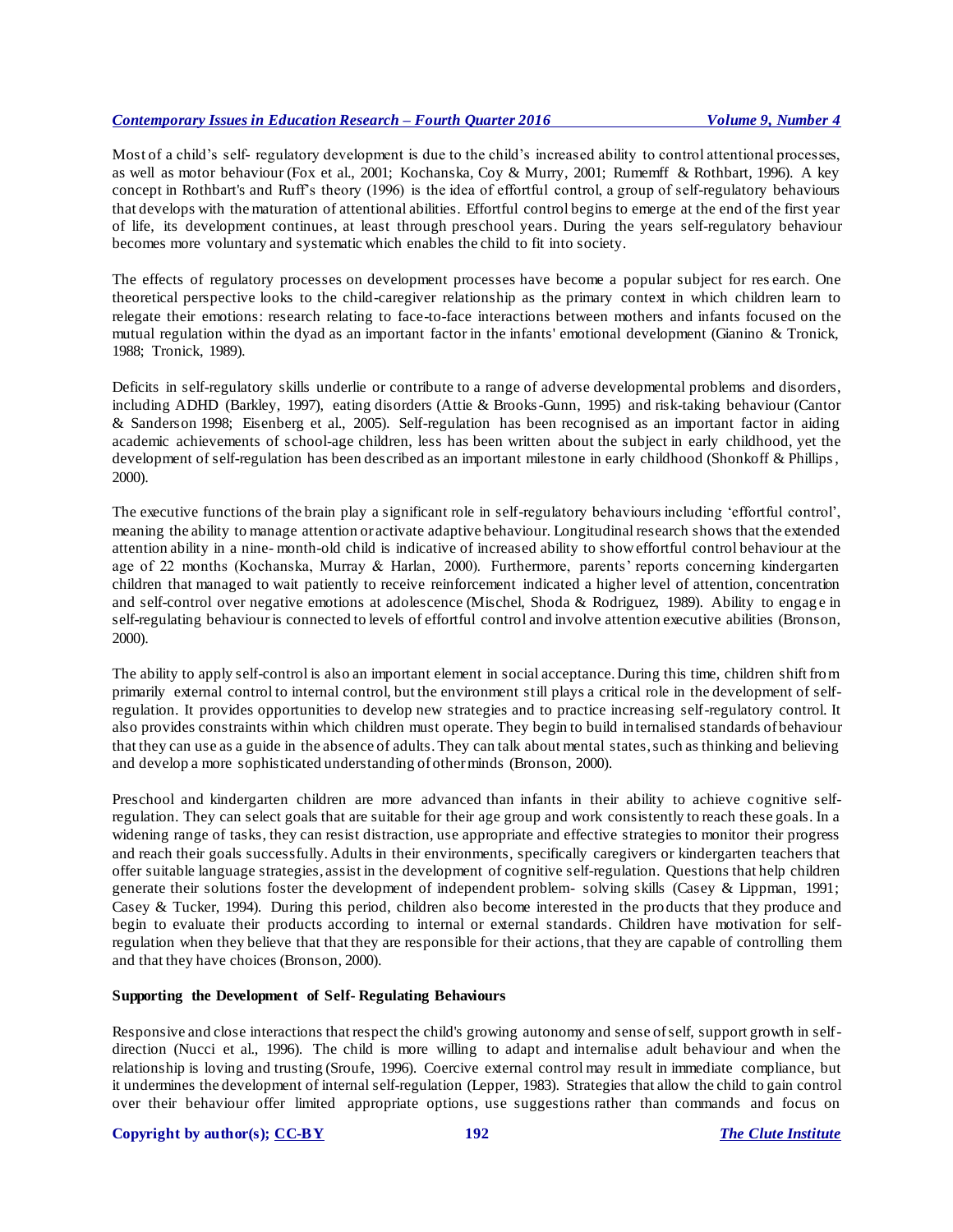explanations rather than direct orders since these strategies are most likely to lead to inner control (Hoffman, 1970b; Maccoby, 1980). By providing opportunities to make decisions and choices and attributing inner control to the child, these strategies support self-regulation, since they increase the child's awareness of the decision-making process, and the results of their behaviour. On the other hand, caregiver interaction styles that overwhelm or belittle, or are erratic or unpredictable, make the child feel confused, angry or helpless and undermine the development of in ner control in social situations. The environment mediates the growing understanding of acceptable behaviour.

Children build cognitive self-regulation through the construction of 'schemes' that develop through interaction with the environment, enabling the child to bring coherence to their experience. However, there are individual differences in the child's ability to cope with various levels of stimulation and complexity, so that caregivers need to adjust the environment to suit the needs of individuals in their care.

In addition to empathetic caregiving and showing concern for others, which provide a nurturing environment for pro social behaviour, it is also necessary to verbalize the rules of behaviour and the results that behaviour can have on others (Zhan-Waxler & Radke-Yarrow, 1982; Zhan-Waxler et al., 1979). Order and predictability in the environment contribute to the development of the ability to focus attention effectively and the ability to engage in self-exploratory playwhile learning how to master activities. Such order also allows children to feel competent and exercise more control, especially when they know where to find things, what comes next and how to participate. In a disorganised or unpredictable environment, they find it difficult to cope effectively. Supporting children's lengthening periods of focused attention in independent activities supports their growing self-direction and persistence.

In contrast to babies, who need substantial support and guidance from adults to help them maintain control, preschool and kindergarten children are increasingly more capable of exercising self-control. As the executive, inhibitory and working memory functions develop, they become more capable of refraining from forbidden behaviours, and can hold in mind and carry out increasingly more complicated directions.

By understanding and supporting the processes involved in the development of self-regulation skills, it might be possible for significant adults in young children's lives to have a substantial effect in aiding young children, who exhibit difficulties in developing self-regulatory behaviour. This was the rationale for the present research.

### **METHODOLOGY**

In this research, the data-collection and analysis were based on both quantitative and qualitative methods. Quality data was the priority and was collected after and in reliance to the quantitative data results.

For the first part of the study the kindergarten teachers were requested to fill in the Achenbach Child Behaviour Checklist (1992) for kindergarten teachers, C-TRF 1.5-5. A widely used international tool translated into Hebrew for this research ..

The request from the kindergarten teachers before filling in the checklists was to think of a child in their care who showed problems of self-regulation and to fill in the checklist according to what they encountered in their daily meetings with these children. One of the advantages of using this tool is the use of T-test scores, which give an indication of the cut-off points for normal behaviour. The checklist consists of 100 items of behaviour that the kindergarten teacher is requested to grade between 0-2: 0 = never occurs, 1 = sometimes occurs, 2 = very often occurs.

After receiving the checklists from the kindergarten teachers, the researcher was able to build up profiles of the children in the population sample. The profiles ranged from normative to marginal to clinical behaviour, according to the scores the child received in each category of behaviour.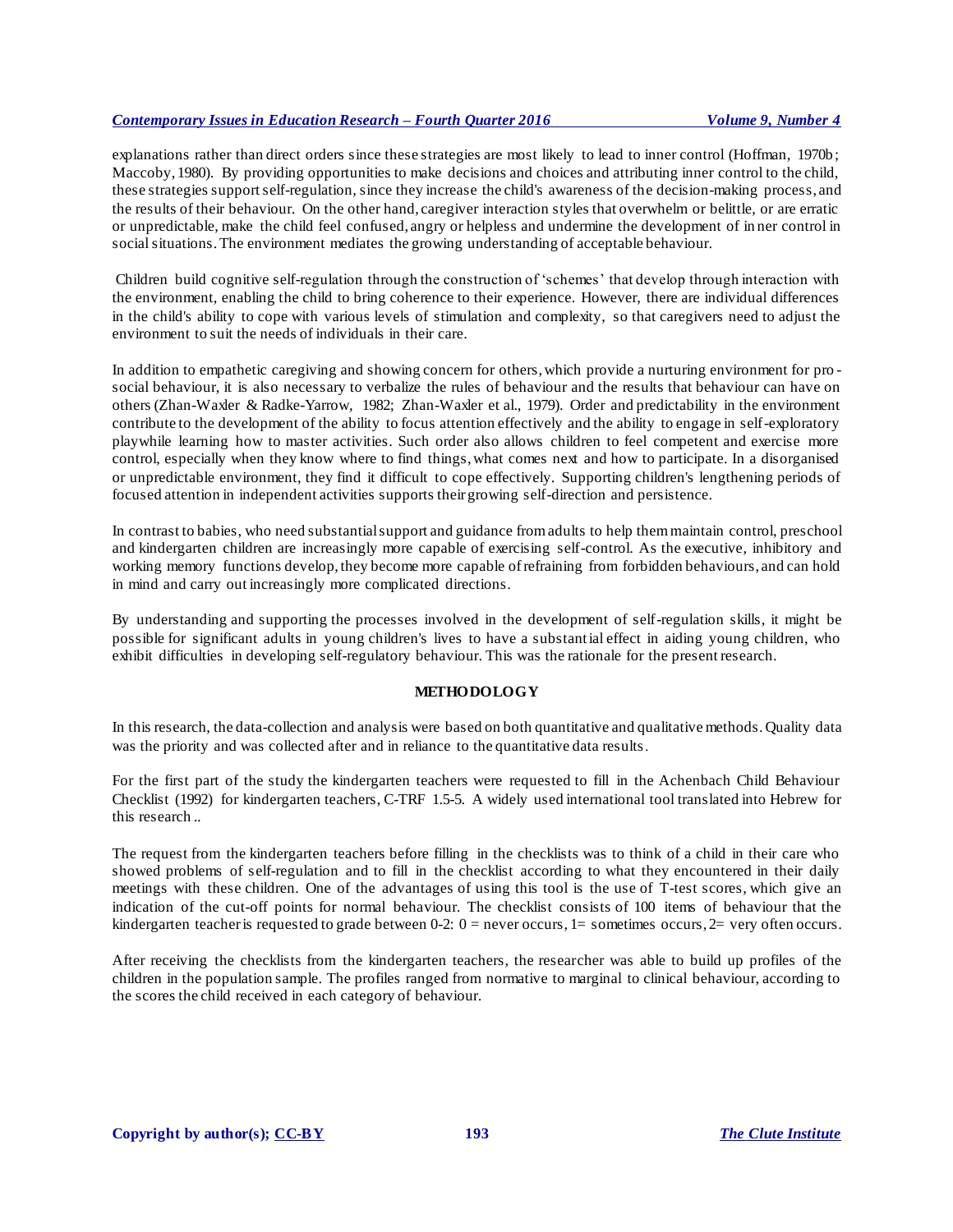| <b>Syndrome Scales</b>               |             |                        |                            |                              |                                       |
|--------------------------------------|-------------|------------------------|----------------------------|------------------------------|---------------------------------------|
|                                      | Child's age | Teacher's<br>seniority | <b>Childrenin</b><br>group | Hours in group<br>(per week) | Length teacher-<br>child acquaintance |
| <b>Emotionally Reactive</b>          | $-.07$      | $-.11$                 | $-.28$                     | .25                          | .01                                   |
| Anxious/Depressed                    | .05         | $-.04$                 | $-14$                      | .11                          | .25                                   |
| Somatic Complaints                   | $-.11$      | .29                    | $-.15$                     | .07                          | .10                                   |
| Withdrawn                            | $-.01$      | $-.22$                 | $-.26$                     | .07                          | .12                                   |
| <b>Attention Problems</b>            | .03         | $-.14$                 | $-.18$                     | .02                          | $-.04$                                |
| Aggressive Behaviour                 | $-.16$      | $-.04$                 | $-.29$                     | .12                          | $-.341$                               |
| <b>Total Internalizing problems</b>  | .01         | $-.08$                 | $-.27$                     | .15                          | .23                                   |
| Total externalizing problems         | $-.11$      | $-.18$                 | $-.311$                    | .28                          | $-.301$                               |
| Total behaviour problems             | $-.10$      | $-.24$                 | $-.56***$                  | .35 <sup>1</sup>             | $-.10$                                |
| <b>DSM-Oriented Scales</b>           |             |                        |                            |                              |                                       |
| <b>Affective Problems</b>            | $-.06$      | $-.19$                 | $-.381$                    | .21                          | .10                                   |
| <b>Anxiety Problems</b>              | $-.01$      | .01                    | $-.24$                     | .20                          | .06                                   |
| Pervasive Developmental              | $-.08$      | $-.17$                 | $-.341$                    | .15                          | .12                                   |
| Problems                             |             |                        |                            |                              |                                       |
| Attention Deficit/Hyperactivity      | $-.04$      | $-.14$                 | $-.16$                     | .21                          | $-.22$                                |
| Problems                             |             |                        |                            |                              |                                       |
| <b>Oppositional Defiant Problems</b> | $-.11$      | $-.16$                 | $-.17$                     | .25                          | $-33^{1}$                             |

**Table 1.** Correlations between C-TRF T-scores and children's age, teacher's professional seniority, children per kindergarten group, hours spent in group per week, length (months) of teacher-child acquaintance (N=30).

 $\frac{1}{1}$  p<.10, \*p<.05, \*\*p<.01, \*\*\*p<.001

As can be seen from Table1above, one significant correlation was found and a few marginally significant correlations.

 A significant negative correlation was found between the number of children per kindergarten group and the teacher's evaluation of total behaviour problems: larger groups were associated with an evaluation of fewer behaviour problems.

Several marginally significant negative correlations were found as follows:

 Three marginally significant negative correlations were found between the number of children per kindergarten group and the teacher's evaluation of total externalizing problems, affective problems, and pervasive developmental problems; larger groups were associated with an evaluation of fewer problems.

Three marginally significant negative correlations were found between the length of teacher-child acquaintance and the teacher's evaluation of aggressive behaviour, total externalizing problems, and oppositional defiant problems; longer teacher-child acquaintance was associated with an evaluation of fewer problems

From the population sample, three children were selected to take part in an intervention program, which focused on the development of self- regulating behaviour. In addition, to the checklists, post and pre-intervention open-ended interviews were held with the kindergarten teachers.

### **Intervention Program**

The intervention program was based on teaching strategies of Mediated Learning (Feuerstein, 1991) and scaffolding (Vygotsky,1978) in everyday situations. The program took place in the kindergartens under the auspices of the kindergarten teacher. The researcher and kindergarten teacher meet regularly, once every three weeks, for 3 months for an evaluation.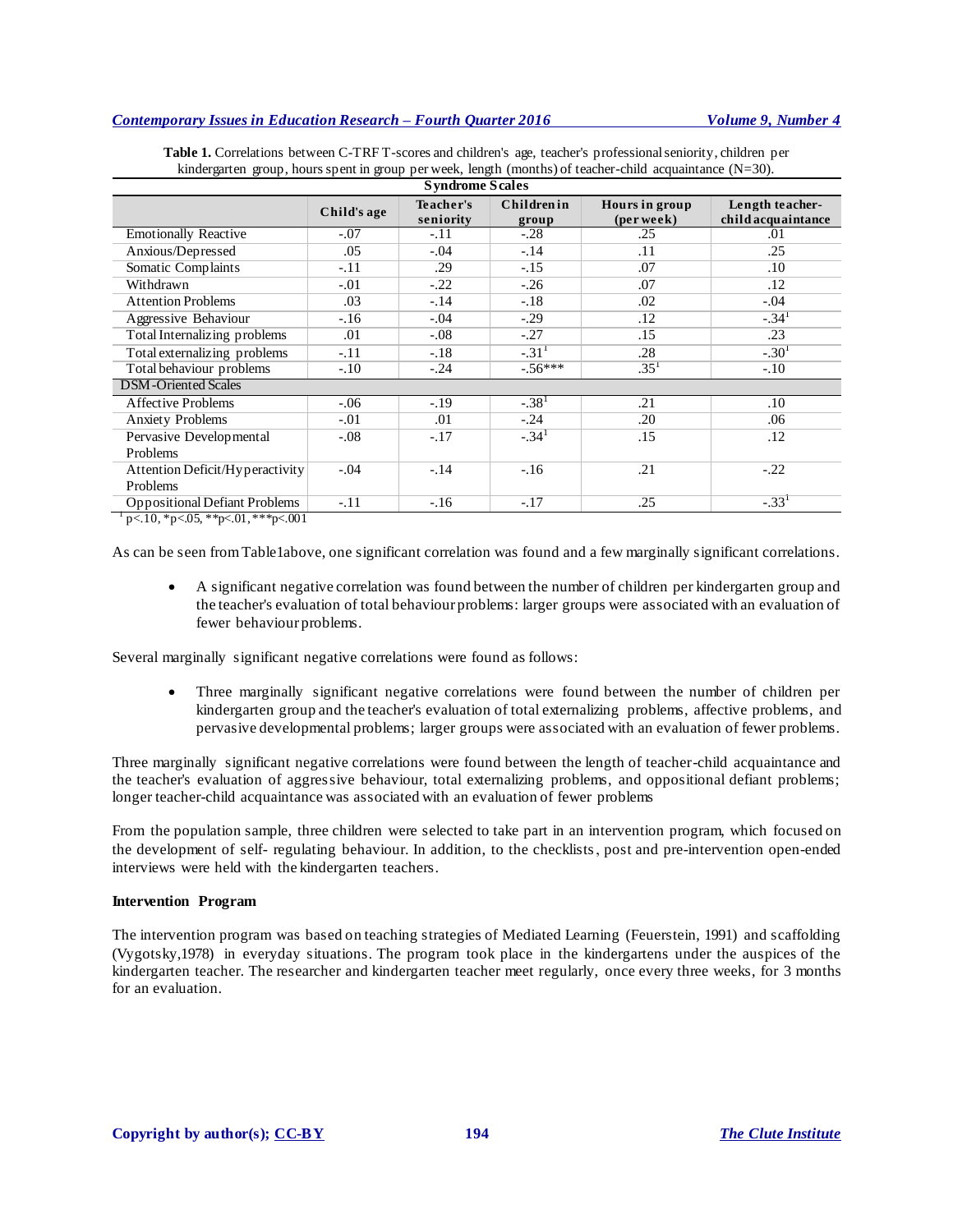The intervention model involved five stages:

- 1. Identifying and defining a concern,
- 2. Establishing mutual goals between the kindergarten teachers and the consultant (the researcher) that participated in the program.
- 3. Co-constructing a pedagogical plan based on scaffolding and mediated learning that could be implemented in the kindergarten.
- 4. Implementation of the plan in the kindergarten.
- 5. Collecting data to determine goal achievement.

**Figure 1.** Illustrates the integration of all the parts of the intervention program to enable the child to achieve self-regulatory behaviours. The organization of the educational environment, the teaching strategies, mediated learning and scaffolding and the supporting of interpersonal relationships.

**Educational Setting: Short periods of** time in educational activities; defined play areas; defined times for activities; times for large motor activities before activities demanding attention and periods of concentration; Regulation of stimuli in environment and times of structured relaxation; Sufficient equipment for the number of children; Enough props that encourage and extend exploration and natural curiosity; A suitable challenging outside play area, that is accessible to the children during various periods in their daily schedule and setting.

Relationships: Support children's free play: support and teach communication skills; waiting in turn, waiting for someone to speak; provide specific praise for<br>successful behaviour. Show positive face expressions and body language; request permission before touching; show interest<br>in child's interests; build collaborative relationships with parents and staff,<br>empathetic behaviour and emotional availability.

Self-regulatory behaviours

### **Social Emotional**

### **Teaching**

**Strategies:** Teach children to express emotions; Teach and support self-<br>regulatory behaviours through daily activities, for example waiting in line: to wash hands before ameal; Teaching group collaboration; Strategies for handling frustration ;First the adult performs the task and then together with the child and finally the child does the action by themself while the adult watches Scaaffolding in conflict situations.

**Teaching Strategies: Mediated** Learning: Scaffolding; Different teaching strategies for individual children; small groups; Constructivist approach; Priming before changes; Appropriate demands and evaluations dependent on individual abilities and adaption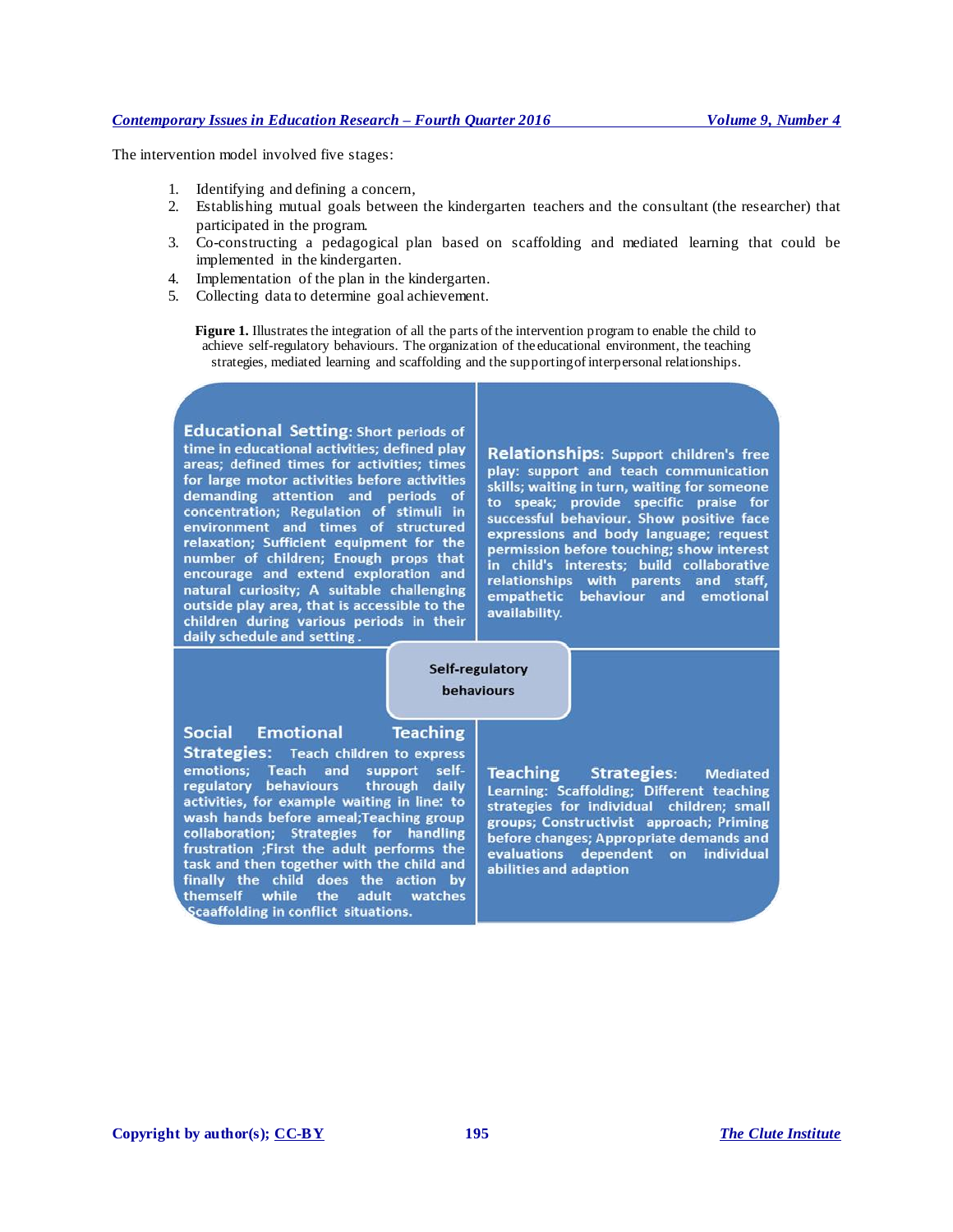|                               |                         | Table 2. Teachers' clinical ranges by child's gender |                |                |                |                |
|-------------------------------|-------------------------|------------------------------------------------------|----------------|----------------|----------------|----------------|
|                               | <b>Boys</b><br>$(n=23)$ |                                                      |                | Girls          |                |                |
|                               |                         |                                                      |                |                | $(n=7)$        |                |
|                               | normal                  | marginal                                             | clinical       | normal         | marginal       | clinical       |
|                               | N                       | N                                                    | N              | $\mathbf N$    | N              | N              |
|                               | (%)                     | (%)                                                  | (%)            | (%)            | (%)            | (%)            |
| <b>Syndrome Scales</b>        |                         |                                                      |                |                |                |                |
| <b>Emotionally Reactive</b>   | 11                      | 4                                                    | 8              | 5              | 1              | 1              |
|                               | (47.8)                  | (17.4)                                               | (34.8)         | (71.4)         | (14.3)         | (14.3)         |
| Anxious/Depressed             | 12                      | $\overline{4}$                                       | 7              | 7              | 0              | $\Omega$       |
|                               | (52.2)                  | (17.4)                                               | (30.4)         | (100.0)        |                |                |
| Somatic Complaints            | 16                      | $\overline{3}$                                       | $\overline{4}$ | 6              | $\overline{0}$ | 1              |
|                               | (69.6)                  | (13.0)                                               | (17.4)         | (85.7)         |                | (14.3)         |
| Withdrawn                     | 16                      | 5                                                    | $\overline{c}$ | 6              | $\Omega$       | 1              |
|                               | (69.6)                  | (21.7)                                               | (8.7)          | (85.7)         |                | (14.3)         |
| Attention                     | 14                      | 3                                                    | 6              | $\overline{4}$ | $\Omega$       | 3              |
| Problems                      | (60.9)                  | (13.0)                                               | (26.1)         | (57.1)         |                | (42.9)         |
| Aggressive Behavior           | 8                       | 10                                                   | 5              | 3              | $\overline{4}$ | $\Omega$       |
|                               | (34.8)                  | (43.5)                                               | (21.7)         | (42.9)         | (57.1)         |                |
| <b>Total Internalizing</b>    | 8                       | $\overline{5}$                                       | 10             | $\overline{4}$ | $\overline{2}$ | 1              |
| problems                      | (34.8)                  | (21.7)                                               | (43.5)         | (57.1)         | (28.6)         | (14.3)         |
| Total externalizing           | 5                       | 3                                                    | 15             | 1              | 0              | 6              |
| problems                      | (21.7)                  | (13.0)                                               | (65.2)         | (14.3)         |                | (85.7)         |
| Total behavior problems       | 1                       | 6                                                    | 16             |                | $\overline{2}$ | $\overline{4}$ |
|                               | (4.3)                   | (26.1)                                               | (69.6)         | (14.3)         | (28.6)         | (57.1)         |
| <b>DSM-Oriented Scales</b>    |                         |                                                      |                |                |                |                |
| <b>Affective Problems</b>     | 17                      | $\overline{4}$                                       | $\overline{2}$ | 6              | $\Omega$       | 1              |
|                               | (73.9)                  | (17.4)                                               | (8.7)          | (85.7)         |                | (14.3)         |
| <b>Anxiety Problems</b>       | 18                      | $\Omega$                                             | 5              | 7              | $\Omega$       | $\Omega$       |
|                               | (78.3)                  |                                                      | (21.7)         | (100.0)        |                |                |
| Pervasive Developmental       | 14                      | $\overline{2}$                                       | 7              | 5              | $\mathbf{1}$   | 1              |
| Problems                      | (60.9)                  | (8.7)                                                | (30.4)         | (71.4)         | (14.3)         | (14.3)         |
| Attention Deficit/            | $\overline{10}$         | $\overline{9}$                                       | $\overline{4}$ | 5              | 1              | 1              |
| <b>Hyperactivity Problems</b> | (43.5)                  | (39.1)                                               | (17.4)         | (71.4)         | (14.3)         | (14.3)         |
| Oppositional Defiant          | 16                      | 6                                                    | 1              | 6              | $\Omega$       | $\mathbf{1}$   |
| Problems                      | (69.6)                  | (26.1)                                               | (4.3)          | (85.7)         |                | (14.3)         |

Note. It is not possible to calculate gender differences due to small cell sizes. It is necessary to take caution in the interpretation of percents, due to small cell sizes

### **RESULTS**

### **Results from Table 2**

Table 2 shows the distribution of the ranges of behavior in the syndrome scales and DSM-Orientated scales. The ranges are between normative, marginal and clinical.

The number of boys identified with difficult behaviours was larger than the number of girls: 23:7.

From the table. it is possible to discern that the distribution of the ranges of behavior extends between all levels, normative, borderline and clinical. In the boys'sample in the syndrome scales, there were 8 in the clinical range for emotionally reactive and 4 in the marginal range:12 altogether (52/2%) who are at risk.

Also, 6 were in the clinical range for attention problems, (26.1%) and 3 (13.0%) in the border range, all together 39.1% The largest number of boys in the clinical range was in the category of total behavior problems, 16 (69.9%) of the sample population.

There were indications of aggressive behavior, 10 (43.5%) in the marginal range and 5 (21.7% ) in the clinical range, all together 65.2%.

### **Copyright by author(s); [CC-BY](http://creativecommons.org/licenses/by/3.0/) 196** *[The Clute Institute](http://www.cluteinstitute.com/)*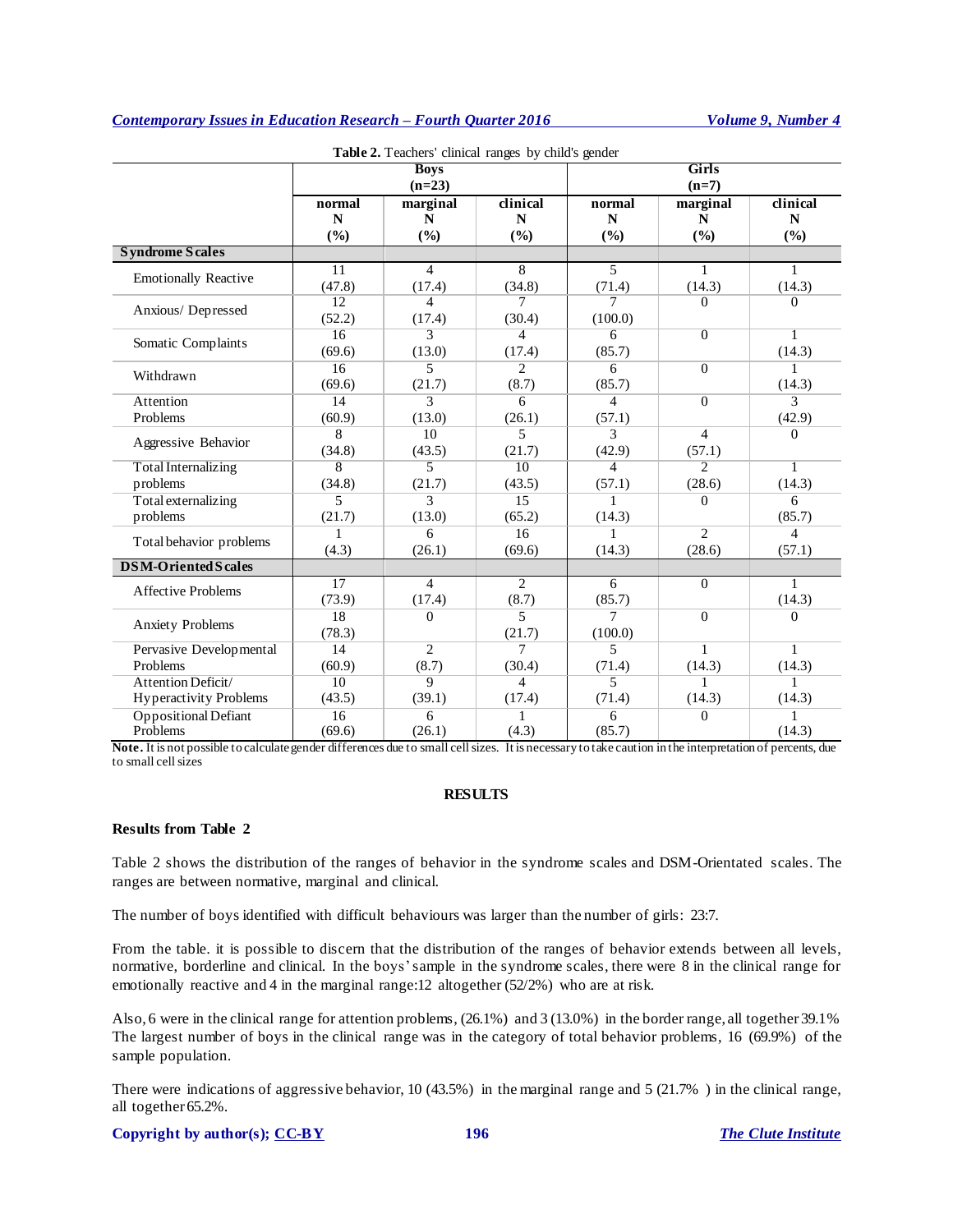In the DSM-Orientated scales, there were 4(17.4%) in the clinical range and 9(39.1%) in the marginal range for attention hyperactivity problems. Identification of lack of concentration and impulsive behavior are related to Attention Hyperactive behaviour (Barkley, 1997). Altogether 56.5 % of the population sample who are at risk.

There were 7:30.4% with Pervasive Developmental problems in the clinical range and 2: 8.7% in the marginal range.

It is necessary to remember that these children came from mainstream kindergartens. According to the research there are a number of children with clinical and borderline profiles, visiting these kindergartens every day.

In the girls' sample, the distribution was slightly different.

For attention problems, 3 were in the clinical range and 4 in the normative range,0 in the marginal range.

The highest number in the girl population in the clinical range was found in the Total externalizing problems, 6 (85.7%), and only 1 in the normative range.

In the aggressive behavior category, there were no girls in the clinical range, 4 in the marginal range(57.1%).

These scales show the wide range of behavior between normative to clinical for both boys and girls. The research looked at the characteristics of a lack of self-regulating behaviours. These were identified in both girls and boys.

### **Results from Open-Ended Interviews with Kindergarten Teachers Before and After Intervention**

| Impulsivity     | Difficulties in self-regulation                               | <b>Feelings</b>                                    |
|-----------------|---------------------------------------------------------------|----------------------------------------------------|
| Impulsive       | Lack of control<br>$\bullet$                                  | Frustrated<br>$\bullet$                            |
| Dangers herself | Difficulty in self-relaxation<br>٠                            | Anger<br>٠                                         |
| Unpredictable   | Cannot stop when asked to<br>٠                                | Difficult days<br>$\bullet$                        |
|                 | Difficulties in delaying self-gratification<br>٠              | There are days when it feels like the<br>$\bullet$ |
|                 | Internal agitation<br>٠                                       | "war of attrition                                  |
|                 | Needs outside help to help her interact                       | There are days when I cannot wait<br>$\bullet$     |
|                 | With the children<br>٠                                        | until 16.00(the end of the day).                   |
|                 | Aggressive behaviour<br>٠                                     | It is still very difficult despite all we<br>٠     |
|                 | Unruly behaviour<br>٠                                         | do                                                 |
|                 | Runs away<br>٠                                                |                                                    |
|                 | Messy in eating                                               |                                                    |
|                 | Talks a lot                                                   |                                                    |
|                 | Climbs on every thing<br>٠                                    |                                                    |
|                 | Difficulty in falling asleep                                  |                                                    |
|                 | Throws chairs<br>٠                                            |                                                    |
|                 | Cries extensively<br>٠                                        |                                                    |
|                 | Difficulties in changes<br>٠                                  |                                                    |
|                 | He is always checking the boundaries, what                    |                                                    |
|                 | he can do, what is dangerous                                  |                                                    |
|                 | "Speaks with a very loud voice all the time,"<br>٠            |                                                    |
|                 | "Talks all the time", "Cannot stop when                       |                                                    |
|                 | asked"                                                        |                                                    |
|                 | "Finds it difficult to internalize the rules and<br>$\bullet$ |                                                    |
|                 | regulations of the kindergarten"                              |                                                    |
|                 | "Uses aggressive measures to solve                            |                                                    |
|                 | problems"                                                     |                                                    |

**Table 3.** Behavioural traits identified in the pre-intervention interviews by the kindergarten teachers, by category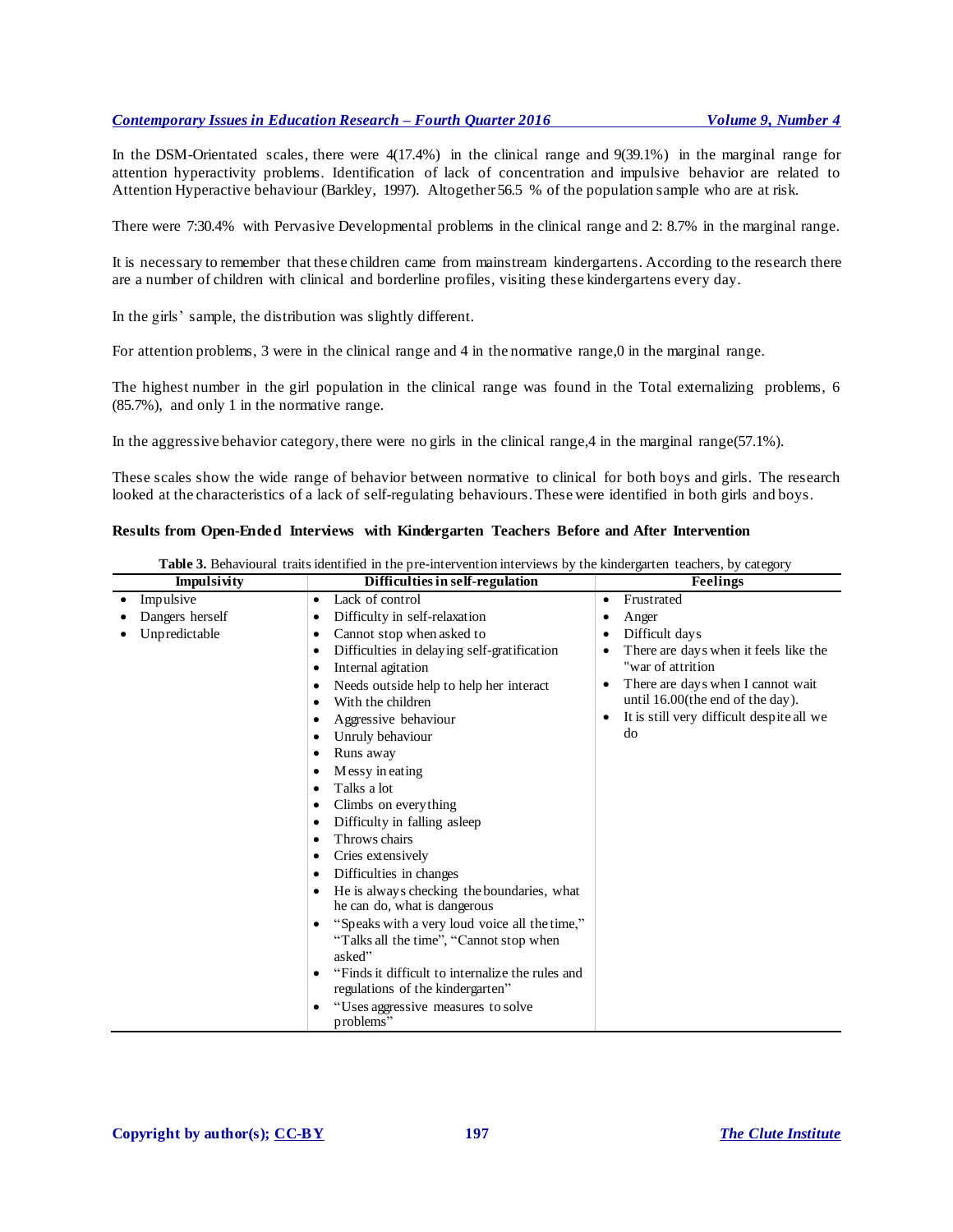| <b>Less Impulsivity</b>                                                                                                                                                                                                                                                                    | Self-regulation                                                                                                                                                                                                                                                                                                                                                                                                                                                                                                                                                                                                                                                                                                                                                                                                                                                                                                                                                                                                                                                                           | Feelings                                                                                                                                                                                                                                                                                                                                                                                                                                                                                                                                                                                                                                                                                                                     |
|--------------------------------------------------------------------------------------------------------------------------------------------------------------------------------------------------------------------------------------------------------------------------------------------|-------------------------------------------------------------------------------------------------------------------------------------------------------------------------------------------------------------------------------------------------------------------------------------------------------------------------------------------------------------------------------------------------------------------------------------------------------------------------------------------------------------------------------------------------------------------------------------------------------------------------------------------------------------------------------------------------------------------------------------------------------------------------------------------------------------------------------------------------------------------------------------------------------------------------------------------------------------------------------------------------------------------------------------------------------------------------------------------|------------------------------------------------------------------------------------------------------------------------------------------------------------------------------------------------------------------------------------------------------------------------------------------------------------------------------------------------------------------------------------------------------------------------------------------------------------------------------------------------------------------------------------------------------------------------------------------------------------------------------------------------------------------------------------------------------------------------------|
| Thinks before he does<br>things<br>He can build without<br>destroying the building:<br>once he would build –<br>$destroy - build - destroy$<br>now he builds<br>Manages to stop himself<br>٠<br>Can regulate himself when<br>frustrated, cries a lot less<br>Can sit longer in circle time | Does less dangerous things<br>٠<br>Manages to stop himself<br>٠<br>She internalizes what is expected of her<br>Doesn't run away<br>Better able to state what she needs without crying<br>M ore cooperative<br>$\bullet$<br>Plays better<br>٠<br>Advancement in little things but significant things<br>٠<br>Can regulate himself at times of frustration, cries a<br>$\bullet$<br>lot less<br>Eats in a much more regulated way<br>$\bullet$<br>All of his self-regulation has improved<br>٠<br>Greater improvement in social behaviour, All the<br>interpersonal interactions have improved: with the<br>children and the staff, His self-regulation has<br>entirely improved<br>So running or jumping on the trampoline before he<br>٠<br>has to sit in circle time helps him be more focused.<br>And after sitting for a period he needs to be able to<br>move around.<br>Also, he sits next to me, and my touch helps him be<br>calmer and be more focused<br>At meal times, allowing him to eat with a tablespoon<br>cause less room for comments, makes for a more<br>pleasant meal | Less frustrated<br>٠<br>Wonderful to see him<br>working nicely<br>She builds so nicely<br>٠<br>We are better able to be<br>empathetic to her<br>Much better feeling<br>I see significant results<br>We have a "tool" to work<br>with<br>I almost cried when I saw him<br>working nicely<br>Better experience with her<br>There is less to remark about<br>All child's interpersonal<br>interactions have improved:<br>with children and staff<br>I feel that I have tools to work<br>with, you have filled my "box<br>of tools".<br>These are all small things but<br>very important because they<br>occur every day, a number<br>times during the day. It is a<br>real change in the quality of<br>life in the kindergarten |

**Table 4.** Behavioural traits identified in the post-intervention interviews with the kindergarten teachers, by category

### **CONCLUSIONS**

Self-regulating behaviour is an important skill in modern life. Research shows that a child develops internal selfregulatory behaviour within the context of biological and environmental factors. The motivation for self-regulation occurs when children believe that that they are responsible for their actions, that they are capable of controlling them and that they have choices (Bronson, 2000).

This research implemented an intervention program which aimed to increase the children's self-regulatory behaviours through pedagogical measures. According to the findings, the intervention program was successful in increasing certain aspects of the children's self -regulatory behaviours in the kindergarten settings.

The research showed that in kindergartens there were a proportion of children with challenging behaviours, above normative levels. The kindergarten teachers indicated that they found it difficult to cope with these challenges and that they lacked the appropriate tools and skills to be able to contain these behaviours. Without early diagnosis and professional consultation, the kindergarten teachers are alone in their daily management of th ese children. This lack of knowledge and skills for efficiently working with these children could lead to a high level of frustration or even feelings of failure when teachers try to advance the group or specific children in the group. Also the interpersonal interactions between the significant adults in the children's life are very often negative for the child, thereby affecting their self-image and confidence.

It is therefore important to find tools for early identification of challenging behaviours, combined with a suitable intervention program targeted to reduce these behaviours. Thereby aiding integration and consequently enhance the emotional climate of the educational setting. The program suggested in this research and was seen to be effective is unique in that it empowers the kindergarten teacher to implement the program and that it is easily applicable to the daily routine of kindergarten. There is no need to take the child out of the educational setting to a clinical situation, once a week. The program is implemented in the child's natural environment every day.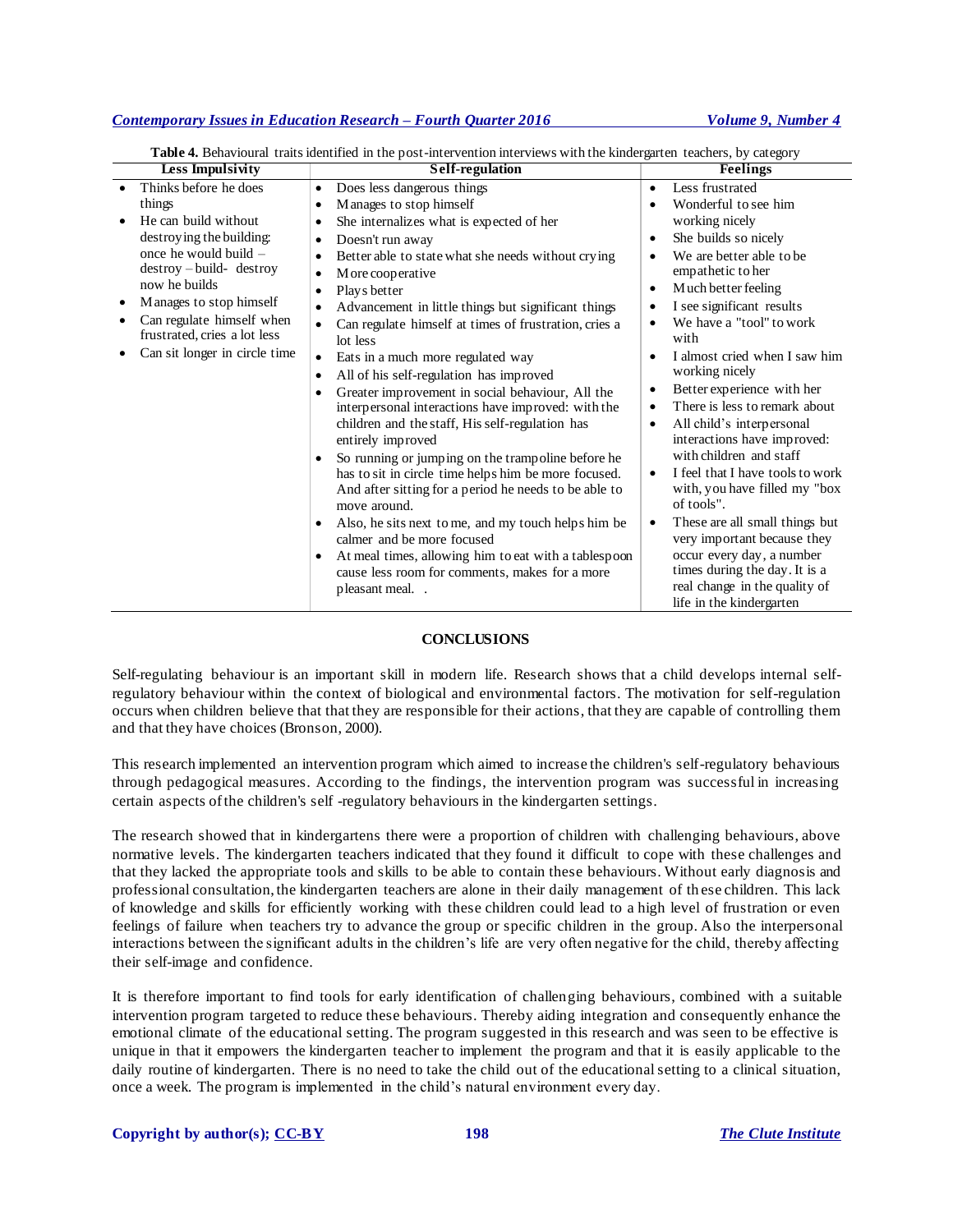Integration of children with special needs is part of the educational philosophy of modern education, it is therefore vital that all kindergarten teachers should receive the necessary skills and knowledge for working with children who exhibit difficult behaviours. Not only students that are studying to be kindergarten teachers in special education.

### **AUTHOR BIOGRAPHY**

**Dr. Aviva Dan** is Head of Department for Early Childhood Studies in a teachers' training college in the North of Israel. She also acts as a professional consultant for Early Childhood Educational frameworks in local regional council and Kibbutzim in the North of Israel. In addition, she tutors Ph.D. students during their doctoral studies.

### **REFERENCES**

- Achenbach, T. (1992). Manual for the Child Behavior Checklist/2-3 and Profile. Burlington, VT: University of Vermont Department of Psychiatry.
- Attie, I., & Brooks-Gunn, J. (Ed.) (1995). The development of eating regulation across the life span. (Vol. 2.) New York: Wiley, Interscience.
- Bandura, A. (1977). Social learning theory. Englewood Cliffs NJ: Prentice Hall.
- Bandura, A. (1997). Self-efficiency: The exercise of control. New York: H. Freeman.
- Barkley, R.A. (1997). ADHD and the nature of self-control, New York: Guildford Press.
- Bronson, M. B. (2000). Self-regulation in early childhood, New York, NJ: Guildford Press.
- Brown, A. L. (1978). Knowing when, where and how to remember: A problem in mega cognition. (Vol. 1). New Jersey: Erlbaum.
- Brown, A. L., & DeLoache, J. S. (1978). Skills, plans and self-regulation. In R. S. Siegel Ed. (Children's thinking: What develops? (pp. 3–35). Hillsdale, N.J.: Erlbaum.
- Cantor, N., & Sanderson, C. A. (1998). The functional regulation of adolescent dating relationships and sexual behavior: An interaction of goals, strategies, and situations. In J. Heckhausen & C. S. Dweck (Eds.), Motivation and self-regulation across the life span (pp. 185-215). Cambridge: Cambridge University Press.
- Case, R. (1992). The role of the frontal lobes in the regulation of cognitive behavior. Brain and Cognition, 20, 51-73.
- Casey, M.B., & Lippman, M. (1991). Learning to plan through play. Young Children, 46, 52-58.
- Casey, M.B., & Tucker, E.C. (1994). Lifelong learning in a problem-centred classroom. Phi Delta Kappa, 139-143.
- Eisenberg, N. Sadovsky, A., &. Shepard, S.A. (2005). The relations of problem behavior status to children's negative emotionality, effortful control, and impulsivity: Concurrent relations and prediction of change. Developmental Psychology 41(1) 193-211.
- Erikson (Ed.). (1950). Childhood and society. New York: Norton.
- Flavell, J. H. (1978). Mega-cognitive development. In J. M. S. C. Brainerd (Ed.), Structural/process theories of complex human behavior. Alphenan der Rijn, Netherlands: Sitjoff & Wordhoff.
- Flavell, J.H., Miller, R.P.H., & Miller, S.A. (2002). Cognitive development (4th ed.). Upper Saddle River, NJ: Prentice Hall.
- Fox,N.A., Haderson,H.A., Rubin, K.H., Calkins, S.D., & Schmidt, L.A. (2001). Continuity and discontinuity of behavioral inhibition and exuberance psychobiological behavioral influences across the first four years of life. Child Development, 72, 1-21.
- Freud, A. (1936), The ego and the mechanisms of defense. In M. B. Bronson (Ed.), Self-regulation in early childhood. New York: Guildford Press.
- Feuerstein, R., & Feuerstein, S. (1991). Mediated learning experience: A theoretical review. In R. Feuerstein, P .Klein, & A. Tannenbaum (Eds.) Mediated learning experience (MLE): Psychosocial and learning implications. (pp. 3-51). London: Freund Publishing House
- Gianino, A., & Tronick, E. Z. (1988). The mutual regulation model: The infants' self and interactive regulation coping and defense. In T.Field, P. McCabe, & N. Schneiderman (Eds.), Stress and coping. (pp. 47-68). Hillsdale, NJ: Erlbaum.
- Hoffman, M.L. (1970b). Conscience, personality and socialization techniques. Human Development, 1, 90-126.
- Johnson, M.I., & Rothbart M.K. (1991). Components of visual orienting in early infancy: Contingency learning, and anticipatory looking and disengaging Journal of Cognitive Neuroscience, 3, 335- 344.
- Klein, P., & Yablon, B. (2008). From research to practice in early childhood education. Convened by the Initiative of Research for Educational Practice, The Israel Academy of Sciences and Humanities, The Ministry of Education and Yad HaNadiv [Hebrew].
- Kochanska G, M. K., & Harlan et al., (2000). Effortful control in early childhood: Continuity and change, antecedents and implications for social development. Developmental Psychology, 36(2), 220-232.
- Kochanska, G., Coy, K.C., & Murry, K.T. (2001). The development of self-regulation in the first four years of life. Child Development, 72, 1091-1111.
- Kopp, C. (1982). Antecedents of self-regulation: A developmental perspective. Developmental Psychology, 18, 199- 214. Kopp, C. (Ed.) (1991). Young children's progression to self-regulation. Basel: Karger.

**Copyright by author(s); [CC-BY](http://creativecommons.org/licenses/by/3.0/) 199** *[The Clute Institute](http://www.cluteinstitute.com/)*